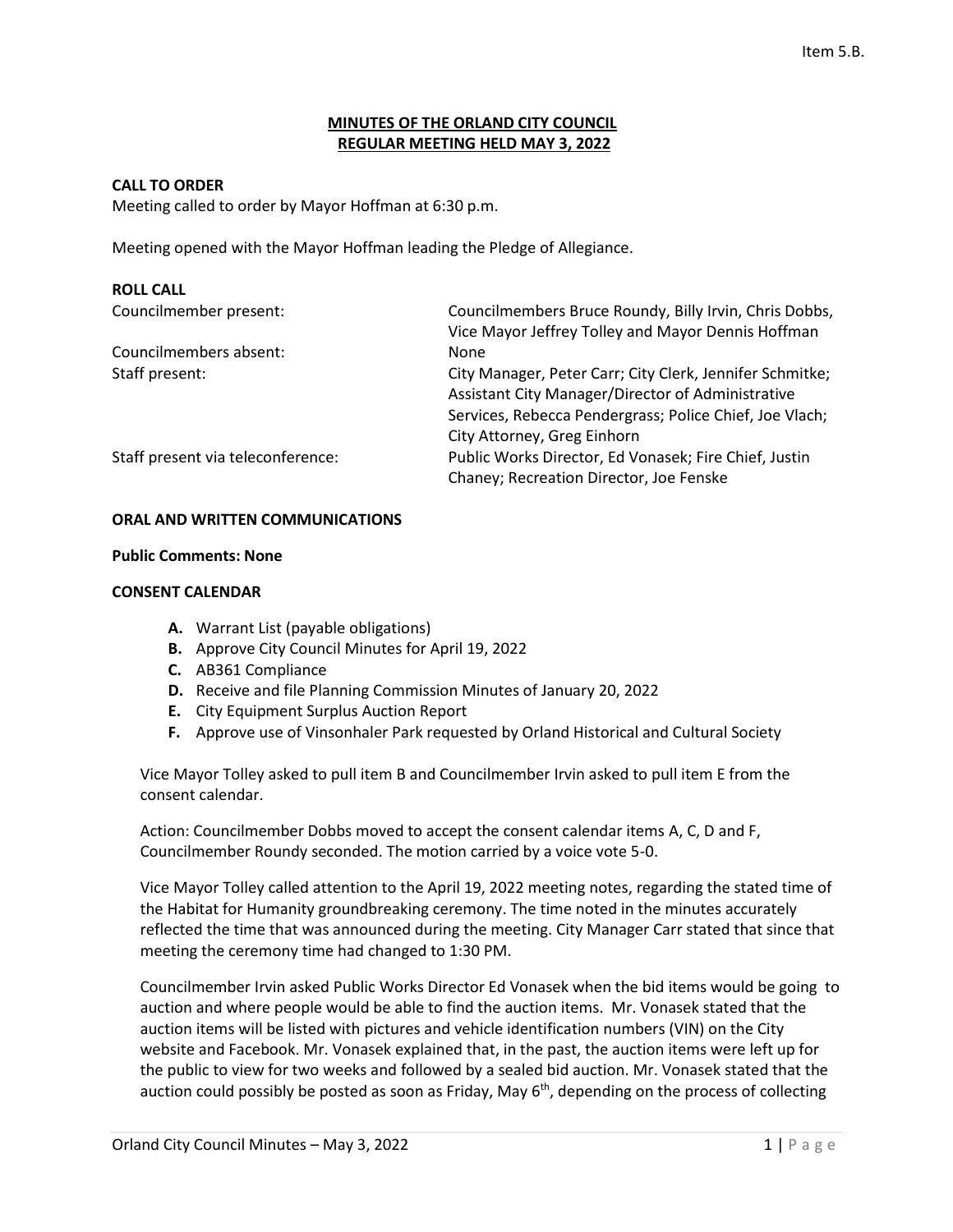information. Councilmember Irvin asked City Attorney Greg Einhorn if there was a certain amount of time the equipment must be advertised prior to the acceptance of bids. Mr. Einhorn stated that only "reasonable notice" is required.

Action: Vice Mayor Tolley moved to accept the consent calendar items B and E, Councilmember Roundy seconded. The motion carried by a voice vote 5-0.

## **ADMINISTRATIVE BUSINESS**

# **A. Verbal Update on Drought Conditions and Water Supply Project – Pete Carr, City Manager**

City Manager Carr provided an update on reported dry wells, sharing there are currently a total of 305 wells listed on the Glenn County dry well website with 194 of those wells completely dry.

Mr. Carr shared that the Glenn County Drought Task Force meeting is May 12, 2022 and DWR representatives are planning on attending the meeting to provide an update on the water supply project.

Mr. Carr stated that Orland has entered stage 2 of the water conservation plan as of May  $1<sup>st</sup>$ . The City is asking residents to try and reach a 20% reduction, although April consumption was equal to April 2021. Mr. Carr stated the municipal wells remain stable and sufficient.

# **B. Ordinance: Graffiti Abatement – Greg Einhorn, City Attorney**

City Attorney Greg Einhorn introduced the first reading of Ordinance 2022-14 amending chapter 8.28 of the Orland Municipal Code (OMC) amending the regulation of graffiti abatement. Mr. Einhorn briefly discussed with Councilmembers the modifications made to the definition of graffiti, the timeline for abatement of graffiti on private property and the set amount for information leading to criminal prosecution.

Mayor Hoffman opened the meeting to public comment.

Connie Alberico, Orland resident, asked how much the abatement charge would be for a person who wouldn't be able to take care of the graffiti and couldn't afford to pay for the clean-up. Mr. Einhorn stated the abatement would be at the owner's expense, but Public Works may be able to help find a solution. Mr. Carr stated the City tries to avoid public employees working on private property. The City would suggest other creative solutions to the private graffiti cleanup such as finding neighbors, family members or a faith-based group that could help clean up. Mr. Carr stated the last resort would be City employees working on private property.

Action: Vice Mayor Tolley motioned to approve the first reading the ordinance as presented, Councilmember Dobbs seconded. The motion carried by a roll call vote 5-0.

| AYES:    | Councilmembers Roundy, Irvin, Dobbs, Vice Mayor Tolley and Mayor Hoffman |
|----------|--------------------------------------------------------------------------|
| NOES:    | None                                                                     |
| ABSENT:  | None                                                                     |
| ABSTAIN: | None                                                                     |

**C. Fiscal Year 2022-23 Budget Discussion #3: Water and Sewer Funds, Debt Schedule – Pete Carr, City Manager**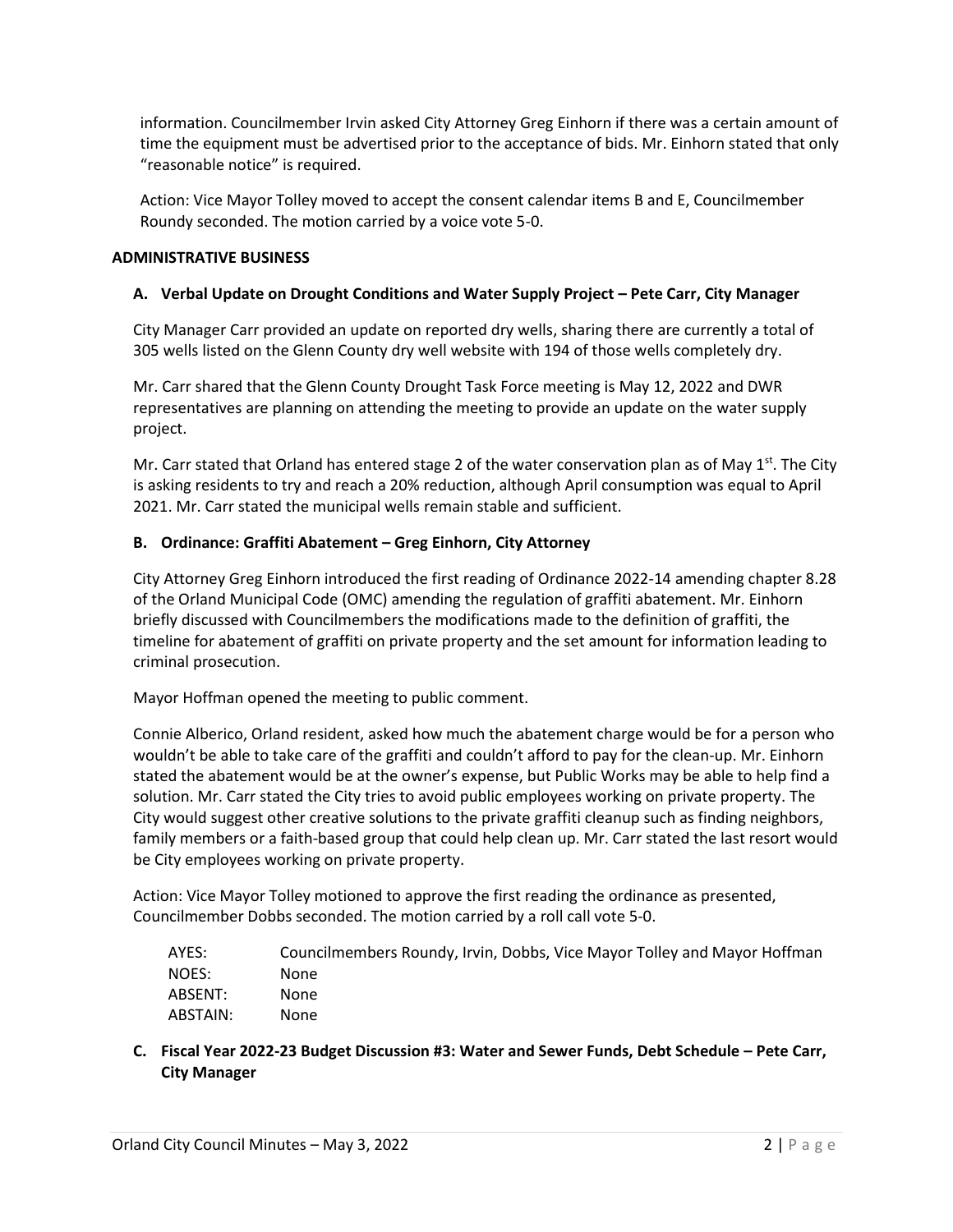Mr. Carr presented the third part of the proposed draft budget to Council for the next fiscal year 2022-2023 which starts July 1. Mr. Carr reviewed the major capital water projects for the upcoming year that will be the City's biggest focus, briefly discussed water and sewer operational funds, summarized the overall enterprise fund balances, and gave an update on the City's debt obligations. No comments were received from the public or Council.

# **CITY COUNCIL BUSINESS**

## **A. Skatepark Survey – Jeff Tolley, Vice Mayor**

Vice Mayor Tolley presented to Council the opportunity to partner with Orland Unified School District (OUSD) to solicit feedback from the community about a potential skatepark. Vice Mayor Tolley stated that OUSD Superintendent Victor Perry recently indicated his willingness help survey parents and students at the junior high and high school level with questions regarding interest in a potential skatepark.

Councilmember Irvin asked if the survey will be anonymous and if the survey is going out to the entire town or just school aged kids' families. Vice Mayor Tolley stated the whole town could be surveyed. Mayor Hoffman suggested City residents could be surveyed via water bills.

Recreation Director Joe Fenske stated that the objective for the skatepark survey is finding out if the community would like to have a skatepark. Once the survey has come back with comments and feedback, the Recreation Commission can then decide whether to proceed with the project.

Leilani Miller, Orland resident and member of the Orland skatepark committee, stated she works with foster homeless youth who do not have the opportunity to participate in sports and a skatepark would be another healthy outlet outside of sports. Ms. Miller shared that the skatepark is being called the "Clean-slate skatepark" to cancel out the stigma about skateparks being where the "potheads" and troubled kids' hangout.

Councilmembers, staff, and community members discussed the skatepark survey in depth addressing the best way the survey should be sent out so that the interest of the project could be gauged correctly.

Action: Councilmember Roundy moved for staff and Vice Mayor Tolley to proceed with the school survey, seconded by Vice Mayor Tolley. The motion carried by a voice call vote 5-0.

# **B. Discuss Potential for Joint city Council-Planning Commission-Economic Development Commission Meeting**

Mayor Hoffman stated the idea is to gather the three Commissions to have a meeting. The meeting would allow Commissions to share projects that are currently being worked such as Streetscapes, and to share any future ideas, so that all the Commissions are working toward the same goals for the City.

Mayor Hoffman opened the meeting to public comment.

Mathew Romano, Orland resident and Commissioner on the Economic Development Commission (EDC), stated he likes the idea of having a joint meeting once a year to keep other Commissions up to date on what projects are being worked on and future ideas they have for the City.